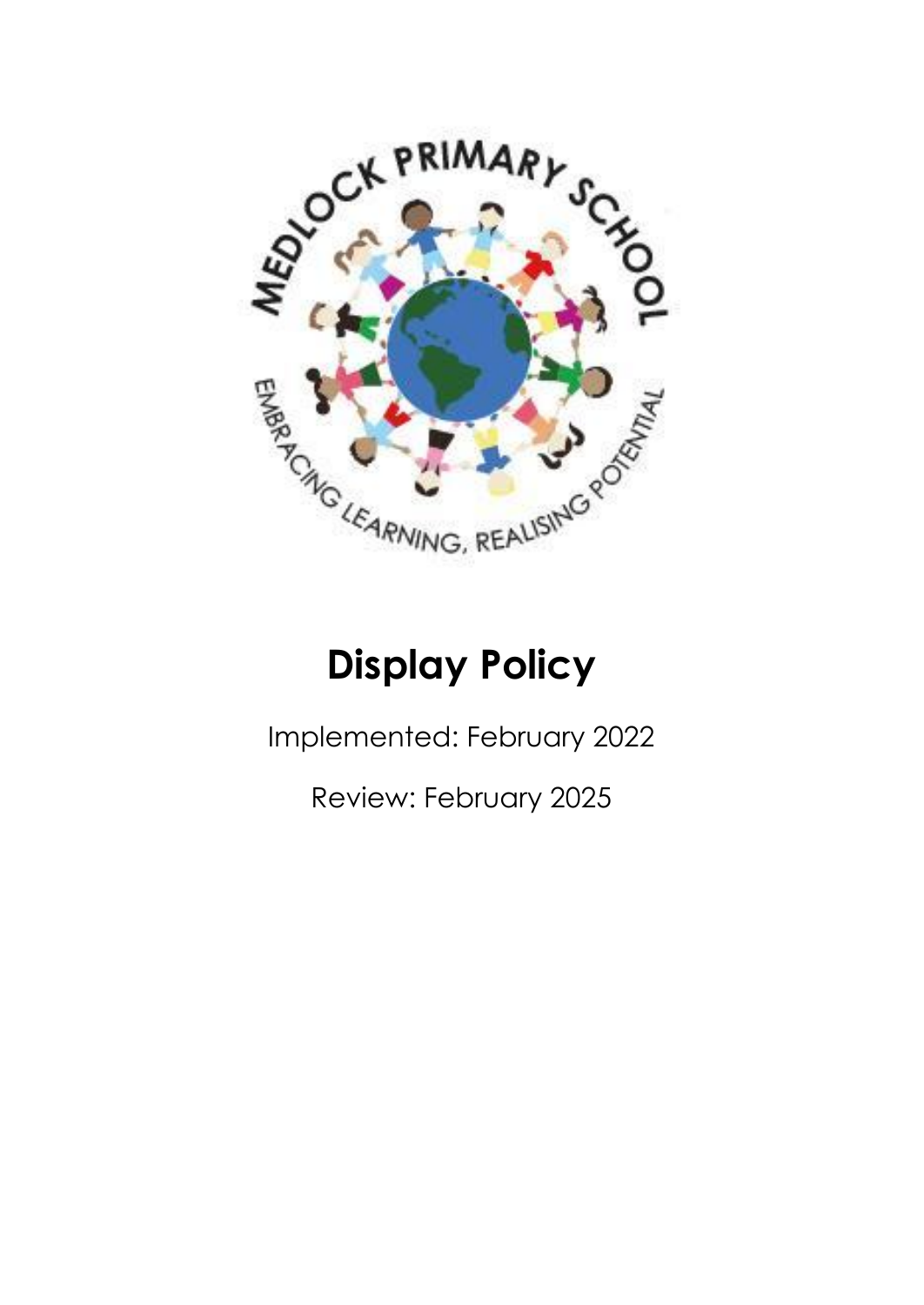Displays at Medlock Primary should be purposeful and represent the work that is being done in the classroom at the time. Working walls are used across English, Maths, Science and thematic (History/ Geography). They should provide the children with sufficient support to help their independent learning and enable them to make progress. They should build as the learning does over time, should be interactive and should be referred to within teaching. Working walls need to reflect the ability of the children in line with the school's curriculum milestones providing examples of how children can work within age-related expectations and support pupils in challenging themselves independently .

Classrooms should also celebrate the pupils' achievements with good examples added to working walls. Pupils' work should also be celebrated on corridor displays which should showcase a range of work from the theme of work being covered during that term.

Displays at Medlock Primary are dyslexia friendly and should also incorporate a combination of typed and handwritten models. Where models are typed they will use the century gothic font and text will be printed on cream or coloured paper.

| Reading                                                                                                                                                                                                                                                                | Writing                                                                                                                                                                                                                                                                                                                      |
|------------------------------------------------------------------------------------------------------------------------------------------------------------------------------------------------------------------------------------------------------------------------|------------------------------------------------------------------------------------------------------------------------------------------------------------------------------------------------------------------------------------------------------------------------------------------------------------------------------|
| Range of texts should be on display<br>Questions to promote talk about texts<br>Teacher recommendations<br>Connections between texts read<br>Photographs of pupils reading<br>Key vocabulary where appropriate<br>AR celebration<br>Post it note comments from pupils. | Audience and purpose success criteria<br>Models - shared, guided writes<br>Features of the genre<br>Grammar prompts - linked to text and gaps<br>Key vocabulary<br>Year group expectations<br>Phonics or spelling patterns/ rules (this might<br>be on a separate spelling wall)<br>Handwriting expectations<br>Pupil models |
| <b>Maths</b>                                                                                                                                                                                                                                                           | <b>Wider Curriculum</b>                                                                                                                                                                                                                                                                                                      |
| Models of calculations including success<br>criteria<br>key vocabulary with supporting images<br>Number lines (age appropriate)<br>100 squares<br>Multiplication squares (where appropriate)<br>X table rock stars celebration<br>Pupils work                          | Lesson sequence questions<br>Examples of pupils work<br>Photographs<br>Core vocabulary inducing definitions<br>Maps<br>Philosophy work<br>texts/books<br>Questions about texts linked to topic                                                                                                                               |